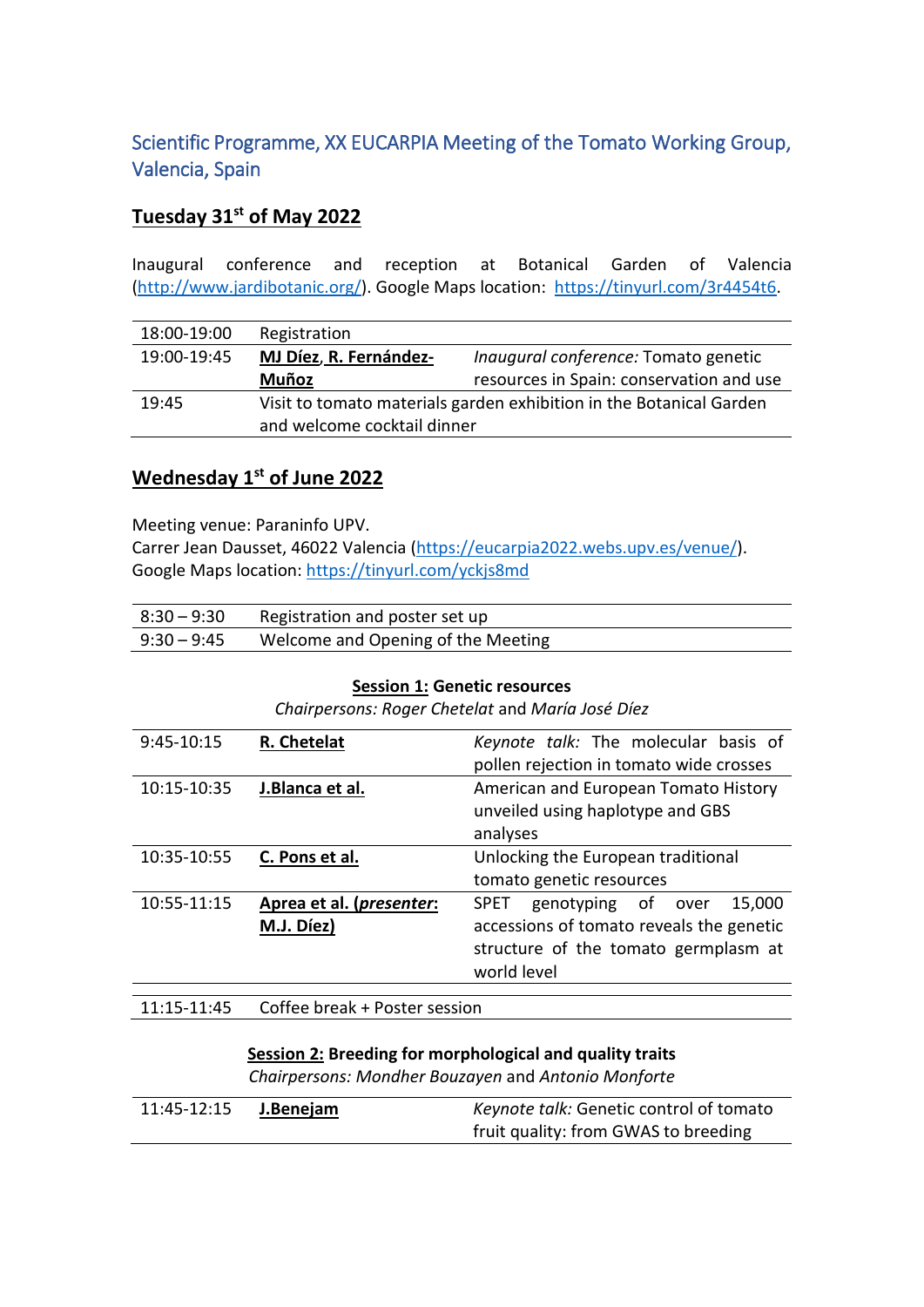| $12:15 - 12:45$ | M. Bouzayen                         | Keynote talk: Uncoupling fruit softening |
|-----------------|-------------------------------------|------------------------------------------|
|                 |                                     | from fruit ripening or "Give to Caesar"  |
|                 |                                     | what is Caesar's"                        |
| 12:45-13:05     | E. Bineau et al.                    | Improving tomato quality in hybrid       |
|                 |                                     | varieties: inheritance and gene          |
|                 |                                     | expression of key compounds              |
| 13:05-13:25     | D. Alonso et al.                    | Phenotypic and metabolomic               |
|                 |                                     | characterization of the G2P-SOL tomato   |
|                 |                                     | core collection                          |
| 13:25-13:45     | Mellidou et al ( <i>presenter</i> : | Transcriptome profiles of tomato fruit   |
|                 | A. Kanellis)                        | enriched in vitamin C through            |
|                 |                                     | overexpressing PG-GDP-L-galactose        |
|                 |                                     | phosphorylase1 (GGP1)                    |
|                 |                                     |                                          |

13:45-15:00 Lunch at venue hall or garden + Poster session

### **Session 3: Breeding for abiotic stresses**

*Chairpersons: Amalia Barone* and *María José Asins*

| 15:00-15:30 | A. Barone                           | Keynote talk: Enhancing tolerance to          |
|-------------|-------------------------------------|-----------------------------------------------|
|             |                                     | abiotic stresses: a multi-combined            |
|             |                                     | approach to face high temperatures in         |
|             |                                     | tomato                                        |
| 15:30-15:50 | Bashary et al. ( <i>presenter</i> : | Characterization of Solanum pimpinellifolium  |
|             | M. Lieberman-Lazarovich)            | Backcross Inbred Lines as a resource for heat |
|             |                                     | stress tolerance in tomato                    |
| 15:50-16:10 | Ruggiero et al.                     | Tomato responses to combined water and        |
|             |                                     | nutrient stress: a view from transcriptomic   |
|             |                                     | and splicing analyses                         |
| 16:10-16:30 | Fang et al. ( <i>presenter</i> : K. | Genetic characterization of tomato pollen     |
|             | Chen)                               | viability and pollen number under heat stress |
|             |                                     |                                               |
| 16:30-17:00 | Coffee break + Poster session       |                                               |

### **Session 4: EU-funded projects on tomato**

*Chairpersons: Antonio Granell*

| 17:00-17:10 | A. Granell                      | <b>TRADITOM</b>    |
|-------------|---------------------------------|--------------------|
| 17:10-17:20 | A. Granell                      | <b>HARNESSTOM</b>  |
| 17:20-17:30 | G. Giuliano                     | G2P-SOL            |
| 17:30-17:40 | T. Cardi                        | <b>BRESOV</b>      |
| 17:40-17:50 | M. Bouzayen                     | <b>TOMGEM</b>      |
| 17:50-18:00 | A. Schubert                     | <b>TOMRES</b>      |
| 18:00-18:10 | F. Sunseri                      | <b>SOLNUE</b>      |
| 18:10-18:20 | M. Lapidot                      | <b>VIRTIGATION</b> |
| 18:20-19:00 | General discussion on synergies |                    |
|             |                                 |                    |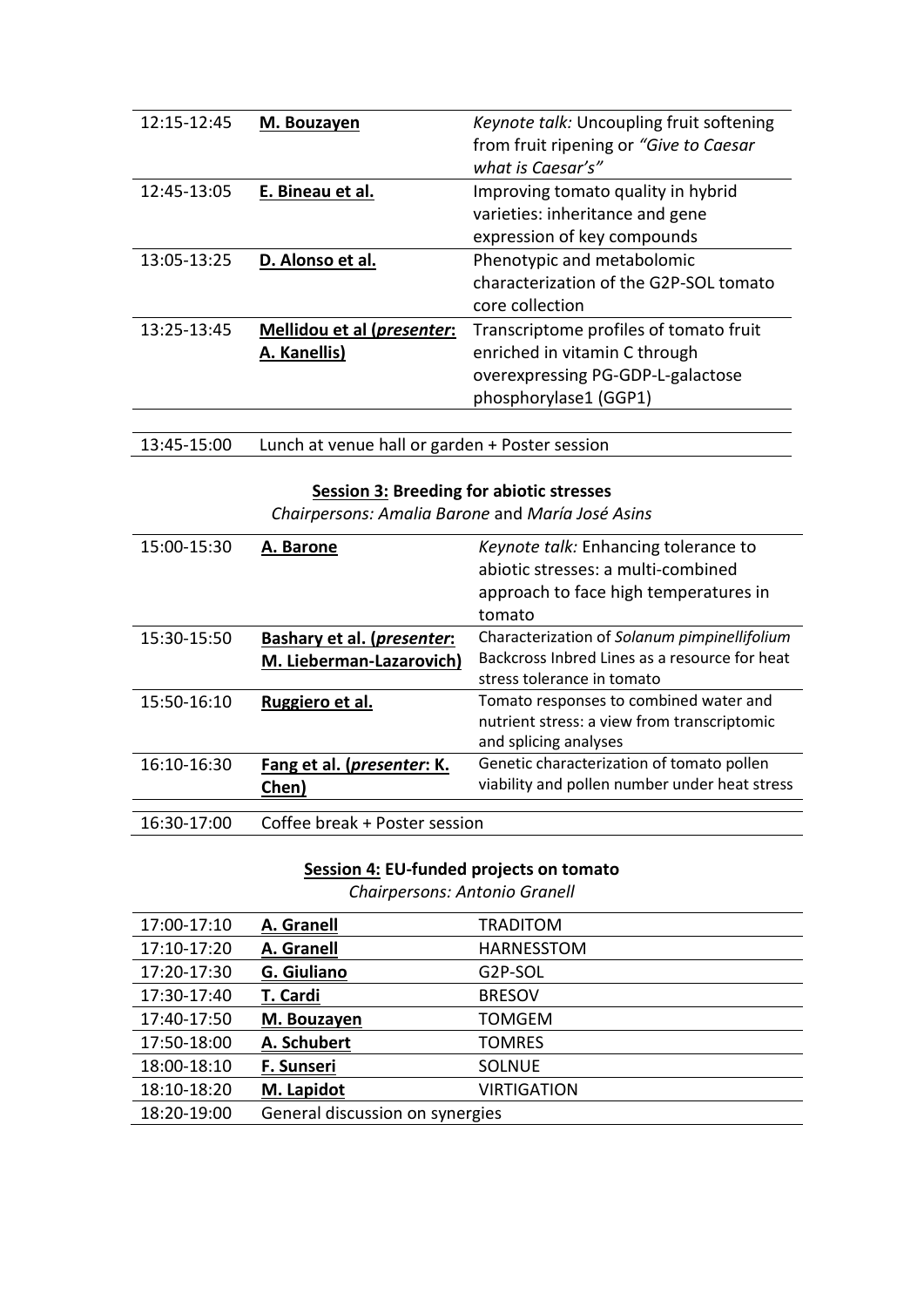# **Thursday 2nd of June 2022**

#### Meeting venue: Paraninfo UPV.

Carrer Jean Dausset, 46022 Valencia [\(https://eucarpia2022.webs.upv.es/venue/\)](https://eucarpia2022.webs.upv.es/venue/). Google Maps location:<https://tinyurl.com/yckjs8md>

#### **Session 5: Breeding for biotic stresses**

*Chairpersons: Moshe Lapidot* and *Yuling Bai*

| $9:00-9:30$  | M. Lapidot               | Tolerance and resistance to tomato brown  |
|--------------|--------------------------|-------------------------------------------|
|              |                          | rugose fruit virus (ToBRFV)               |
| 9:30-9:50    | Schol et al.             | Predicting R gene durability through      |
|              |                          | virulence studies with CRISPR-Cas9-       |
|              |                          | generated effector mutants of the tomato  |
|              |                          | leaf mold pathogen Cladosporium fulvum    |
| $9:50-10:10$ | D'Esposito et al.        | Integrated omic approaches for dissecting |
|              | (presenter: M. Ercolano) | the tolerance to Tuta absoluta in tomato  |
| 10:10-10:30  | Fonseca et al.           | Tomato hairplus mutation induces          |
|              |                          | changes in the epigenome and increases    |
|              |                          | glandular trichome density                |
|              |                          |                                           |

10:30-11:00 Coffee break + Poster session

## **Session 6: Tools and materials for breeding and genomics**

*Chairpersons: Lukas Mueller* and *Aureliano Bombarely*

| 11:00-11:30 | L. Mueller                                                      | Breedbase, a digital ecosystem for plant<br>breeding |
|-------------|-----------------------------------------------------------------|------------------------------------------------------|
| 11:30-11:50 | Ziarsolo et al                                                  | K-seq, a reliable and low-cost genotyping            |
|             | ( <i>presenter</i> : J. Cañizares)                              | technology                                           |
| 11:50-12:10 | Vidavski et al                                                  | Old Battle and New War - Resistance                  |
|             | ( <i>presenter</i> : A. Eybishitz)                              | Sources and Markers against TOBRFV                   |
| 12:10-12:30 | Nieuwenhuis et al                                               | Tandem gene breeding in tomato                       |
|             | (presenter: S. Diaz-                                            |                                                      |
|             | Trivino)                                                        |                                                      |
| 12:30-12:40 | Guayson et al                                                   | High-quality de novo genome assembly                 |
|             | ( <i>presenter</i> : M. Zouine)                                 | of the Solanum pimpinellifolium TO-937               |
|             |                                                                 | genome using PacBio HiFI Long Read                   |
|             |                                                                 | technology                                           |
|             |                                                                 |                                                      |
| 12:40-12:50 | Group picture outside the Meeting hall                          |                                                      |
|             |                                                                 |                                                      |
| 12:50-16:00 | Departure by bus for El Palmar (Albufera Lake Natural Park) and |                                                      |
|             | lunch                                                           |                                                      |
|             |                                                                 |                                                      |

| <b>Technical visit</b>                                                                          |  |  |
|-------------------------------------------------------------------------------------------------|--|--|
| Fundación Ruralcaja Experimental Farm (Paiporta, Valencia)                                      |  |  |
| Technical visit: Demonstration trial of tomato diversity and modern<br>16:00-19:00<br>cultivars |  |  |